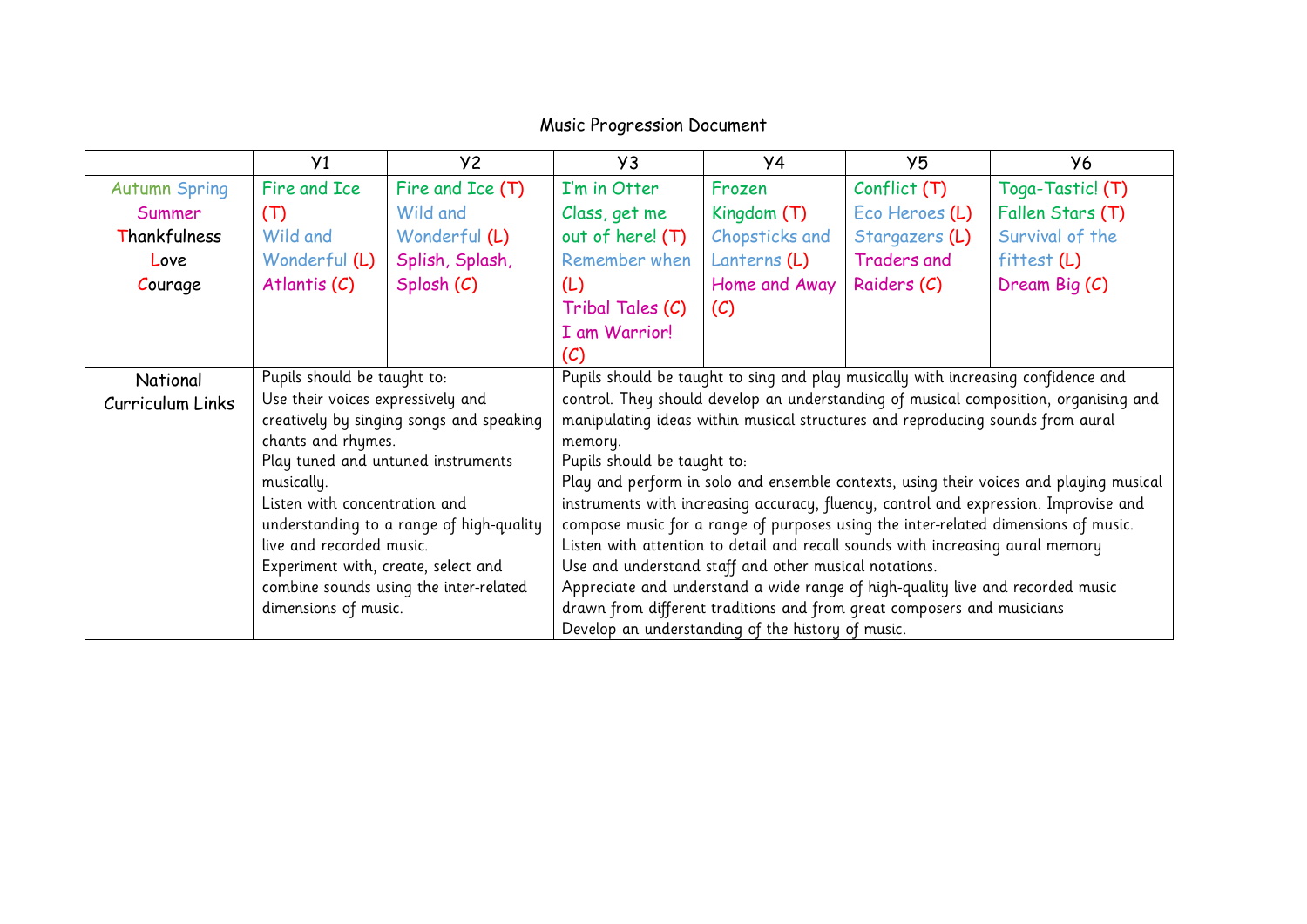| Assessment      | I can use my    | I can sing and follow   | I can sing with   | I can sing with                     | I can maintain my  | I can sing a short       |
|-----------------|-----------------|-------------------------|-------------------|-------------------------------------|--------------------|--------------------------|
|                 | voice to speak, | the shape of the        | some expression.  | accurate pitch.                     | part whilst others | melody or song in tune.  |
|                 | sing and chant. | melody.                 | I can use musical | I can perform and<br>are performing |                    | I can perform a melody   |
|                 | I can repeat    | I can perform simple    | element words     | maintain a simple<br>their part.    |                    | on tuned percussion or   |
|                 | short, rhythmic | patterns, keeping a     | when talking      | part within an                      | I can improvise    | keyboards.               |
|                 | patterns.       | steady pulse.           | about music.      | ensemble.                           | within a group     | I can perform chords on  |
|                 | I can repeat    | I can represent         | I can create      | I can compose                       | using melodic and  | a keyboard.              |
|                 | short, melodic  | sounds with symbols.    | accompaniments    | simple pieces to                    | rhythmic phrases.  | I can improvise using a  |
|                 | patterns.       | I can order sounds in   | using a range of  | create pictures/                    | I can describe,    | given set of notes (e.g. |
|                 | I can use       | a simple structure i.e. | percussive        | moods/ideas.                        | compare and        | pentatonic/blues scale). |
|                 | instruments to  | beginning, middle,      | instruments.      | I can listen and                    | evaluate music     |                          |
|                 | perform.        | end.                    | I can read simple | appraise using                      | using musical      |                          |
|                 |                 |                         | notation (B,A,G)  | musical                             | vocabulary.        |                          |
|                 |                 |                         | within recorder   | vocabulary.                         | I can suggest      |                          |
|                 |                 |                         | lessons.          | I can use graphic                   | improvements to    |                          |
|                 |                 |                         | I can record my   | or notation to                      | my own work and    |                          |
|                 |                 |                         | work using a      | record my work.                     | that of others.    |                          |
|                 |                 |                         | simple graphic    | I can identify                      | I can sing as part |                          |
|                 |                 |                         | score.            | orchestral                          | of a group, a      |                          |
|                 |                 |                         |                   | instruments and                     | round with         |                          |
|                 |                 |                         |                   | place within                        | confidence.        |                          |
|                 |                 |                         |                   | correct family.                     |                    |                          |
| Area of subject | Learn how they  | Learn how they can      | Confidently       | Confidently                         | Identify and move  | Identify and move to     |
| LISTEN AND      | can enjoy       | enjoy moving to         | identify and move | identify and move                   | to the pulse with  | the pulse with ease.     |
| <b>APPRAISE</b> | moving to music | music by dancing,       | to the pulse.     | to the pulse.                       | ease.              | Think about the          |
|                 | by dancing,     | marching, being         | Think about what  | Talk about the                      | Talk about the     | message of songs.        |
|                 | marching, being | animals or pop stars.   | the words of a    | musical                             | messages of        | Compare two songs in     |
|                 | animals or pop  | Learn how songs can     | song mean.        | dimensions                          | songs. Compare     | the same style, talking  |
|                 | stars.          | tell a story or         | Discuss how a     | working together                    | two songs in the   | about what stands out    |
|                 |                 | describe an idea.       | song makes them   | in the Unit songs                   | same style,        | musically in each of     |
|                 |                 |                         | feel. Listen      | e.g. if the song                    | talking about      | them, their similarities |
|                 |                 |                         | carefully and     | gets louder in the                  | what stands out    | and differences.         |
|                 |                 |                         | respectfully to   | chorus                              | musically in each  |                          |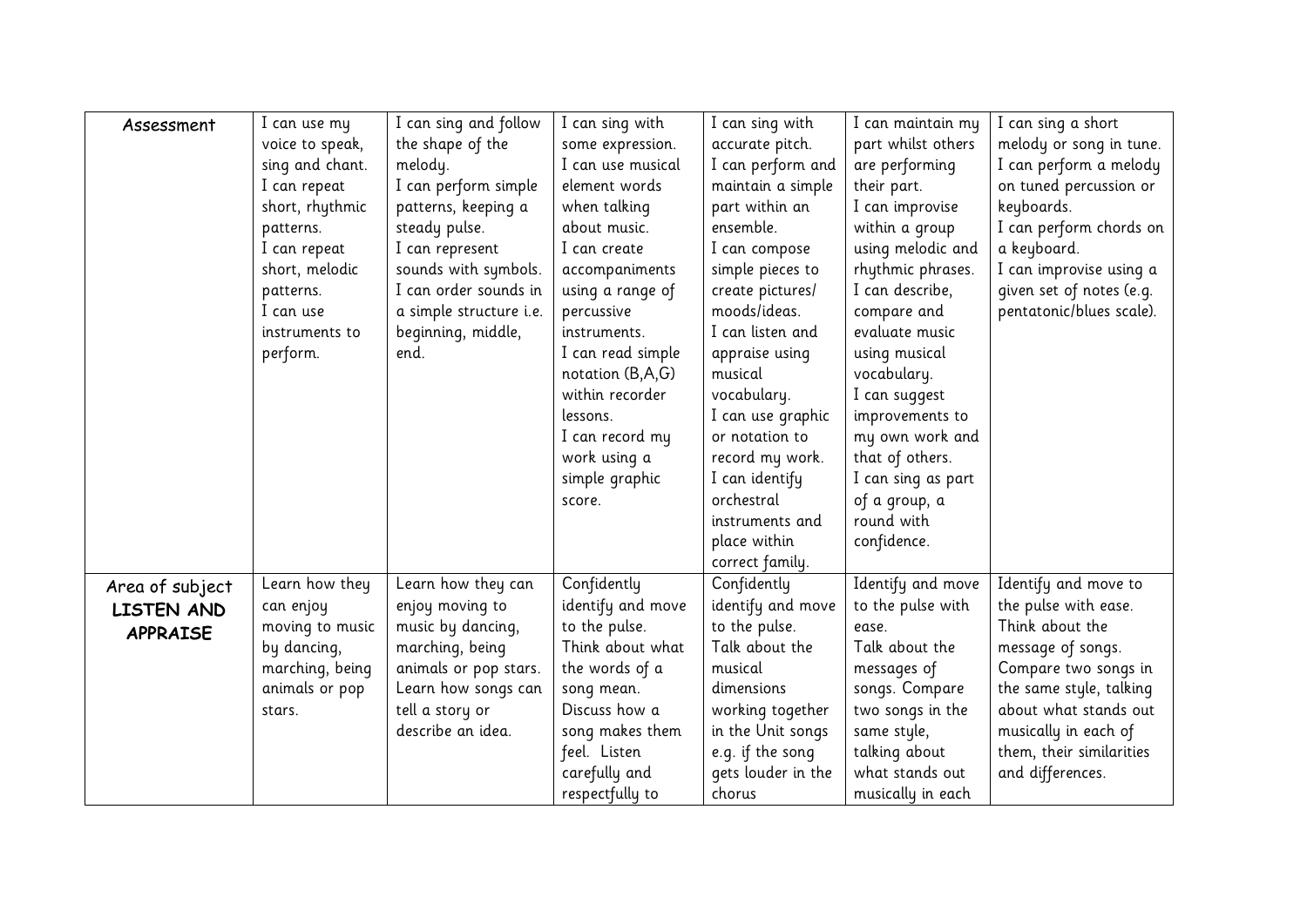|                 |                  |                      | other people's     | (dynamics). Talk  | of them, their    | Listen carefully and    |
|-----------------|------------------|----------------------|--------------------|-------------------|-------------------|-------------------------|
|                 |                  |                      | thoughts about the | about the music   | similarities and  | respectfully to other   |
|                 |                  |                      | music.             | and how it makes  | differences.      | people's thoughts about |
|                 |                  |                      |                    | them feel. Listen | Listen carefully  | the music.              |
|                 |                  |                      |                    | carefully and     | and respectfully  | Use musical vocabulary  |
|                 |                  |                      |                    | respectfully to   | to other people's | when discussing music.  |
|                 |                  |                      |                    | other people's    | thoughts about    | Talk about the musical  |
|                 |                  |                      |                    | thoughts about    | the music.        | dimensions working      |
|                 |                  |                      |                    | music.            | Use musical       | together in songs.      |
|                 |                  |                      |                    | Use musical       | vocabulary when   | Talk about the music    |
|                 |                  |                      |                    | vocabulary when   | discussing music. | and how it makes you    |
|                 |                  |                      |                    | discussing music. | Talk about the    | feel, using musical     |
|                 |                  |                      |                    |                   | musical           | language to describe    |
|                 |                  |                      |                    |                   | dimensions        | the music.              |
|                 |                  |                      |                    |                   | working together  |                         |
|                 |                  |                      |                    |                   | in songs.         |                         |
|                 |                  |                      |                    |                   | Talk about the    |                         |
|                 |                  |                      |                    |                   | music and how it  |                         |
|                 |                  |                      |                    |                   | makes you feel.   |                         |
| Area of subject | Children are     | Children are able to | Clap and say back  | Clap and say      | Find the pulse.   | Find the pulse.         |
| <b>GAMES</b>    | able to find the | find the pulse by    | rhythms.           | back rhythms.     | Copy back         | Copy back rhythms       |
|                 | pulse by         | following an animal. | Create simple      | Create simple     | rhythms based on  | based on the words of   |
|                 | following an     | Listen to the rhythm | rhythm patterns.   | rhythm patterns.  | the words of the  | the main song, that     |
|                 | animal.          | and clap back. Copy  | Copy back - listen | Copy back -       | main song, that   | include syncopation/off |
|                 | Listen to the    | back short rhythmic  | and sing back (no  | listen and sing   | include           | beat.                   |
|                 | rhythm and clap  | phrases based on     | notation).         | back (no          | syncopation/off   | Copy back one-note      |
|                 | back. Copy back  | words, with one and  | Copy back with     | notation).        | beat.             | riffs using simple and  |
|                 | short rhythmic   | two syllables whilst | instruments,       | Copy back with    | Copy back one-    | syncopated rhythm       |
|                 | phrases based    | marching to the      | without then with  | instruments,      | note riffs using  | patterns.               |
|                 | on words, with   | steady beat.         | notation.          | without then with | simple and        |                         |
|                 | one and two      | Create rhythms for   |                    | notation.         | syncopated        |                         |
|                 | syllables whilst | others to copy.      |                    |                   | rhythm patterns.  |                         |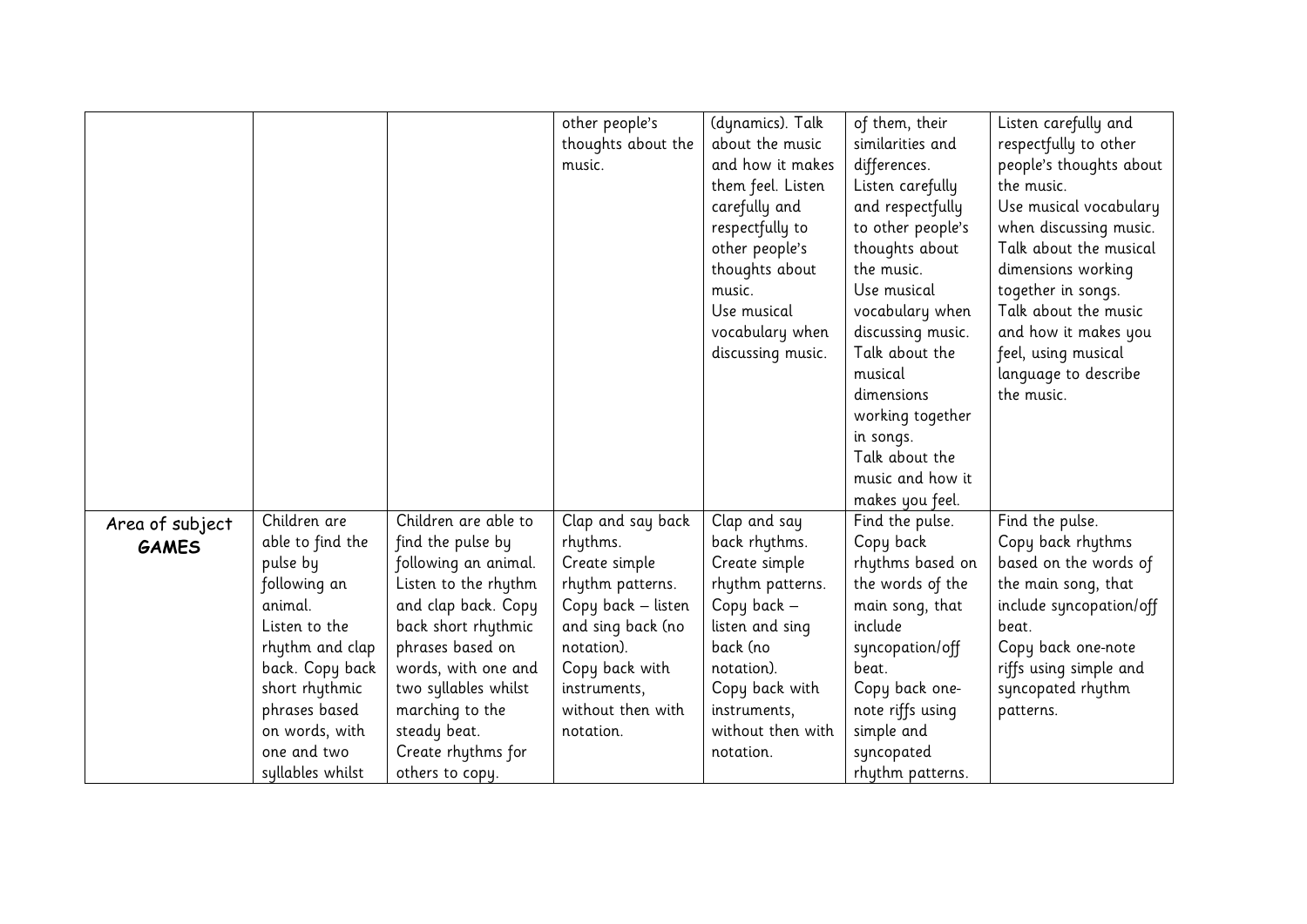|                                   | marching to the<br>steady beat.<br>Create rhythms<br>for others to<br>сору.<br>Listen and sing<br>back. Use your<br>voice to copy<br>back using 'la',<br>whist marching<br>to a steady<br>beat.                                                                                              | Listen and sing back.<br>Use your voice to<br>copy back using 'la',<br>whist marching to a<br>steady beat                                                                                                                                                                                                                               |                                                                                                                                                                                                                                                                                          |                                                                                                                                                                                                                                                                                                |                                                                                                                                                                                                                                                                                                                                    |                                                                                                                                                                                                                                                                                         |
|-----------------------------------|----------------------------------------------------------------------------------------------------------------------------------------------------------------------------------------------------------------------------------------------------------------------------------------------|-----------------------------------------------------------------------------------------------------------------------------------------------------------------------------------------------------------------------------------------------------------------------------------------------------------------------------------------|------------------------------------------------------------------------------------------------------------------------------------------------------------------------------------------------------------------------------------------------------------------------------------------|------------------------------------------------------------------------------------------------------------------------------------------------------------------------------------------------------------------------------------------------------------------------------------------------|------------------------------------------------------------------------------------------------------------------------------------------------------------------------------------------------------------------------------------------------------------------------------------------------------------------------------------|-----------------------------------------------------------------------------------------------------------------------------------------------------------------------------------------------------------------------------------------------------------------------------------------|
| Area of subject<br><b>SINGING</b> | Learn about<br>voices, singing<br>notes of<br>different pitches<br>(high and low).<br>Learn that they<br>can make<br>different types<br>of sounds with<br>their voices $-$<br>you can rap or<br>say words in<br>rhythm. Learn<br>to start and stop<br>singing when<br>following a<br>leader. | Learn about voices<br>singing notes of<br>different pitches (high<br>and low). Learn that<br>they can make<br>different types of<br>sounds with their<br>voices - you can rap<br>(spoken word with<br>rhythm).<br>Learn to find a<br>comfortable singing<br>position. Learn to<br>start and stop<br>singing when<br>following a leader. | Sing in unison and<br>in simple two-<br>parts.<br>Demonstrate a<br>good singing<br>posture.<br>Follow a leader<br>when singing.<br>Enjoy exploring<br>singing solo.<br>Sing with<br>awareness of being<br>'in tune'.<br>Have an<br>awareness of the<br>pulse internally<br>when singing. | Sing in unison<br>and in simple<br>two-parts.<br>Demonstrate a<br>good singing<br>posture.<br>Follow a leader<br>when singing.<br>Enjoy exploring<br>singing solo.<br>Sing with<br>awareness of<br>being 'in tune'.<br>Re-join the song if<br>lost.<br>Listen to the<br>group when<br>singing. | Sing in unison<br>and sing backing<br>vocals.<br>Explore singing<br>solo.<br>Demonstrate a<br>good singing<br>posture.<br>Follow a leader<br>when singing.<br>Experience<br>rapping and solo<br>singing.<br>Listen to others<br>and be aware of<br>how you fit into<br>the group.<br>Sing with<br>awareness of<br>being 'in tune'. | Sing in unison and sing<br>backing vocals.<br>Demonstrate a good<br>singing posture.<br>Follow a leader when<br>singing.<br>Experience rapping and<br>solo singing.<br>Listen to others and be<br>aware of how you fit<br>into the group.<br>Sing with awareness of<br>being 'in tune'. |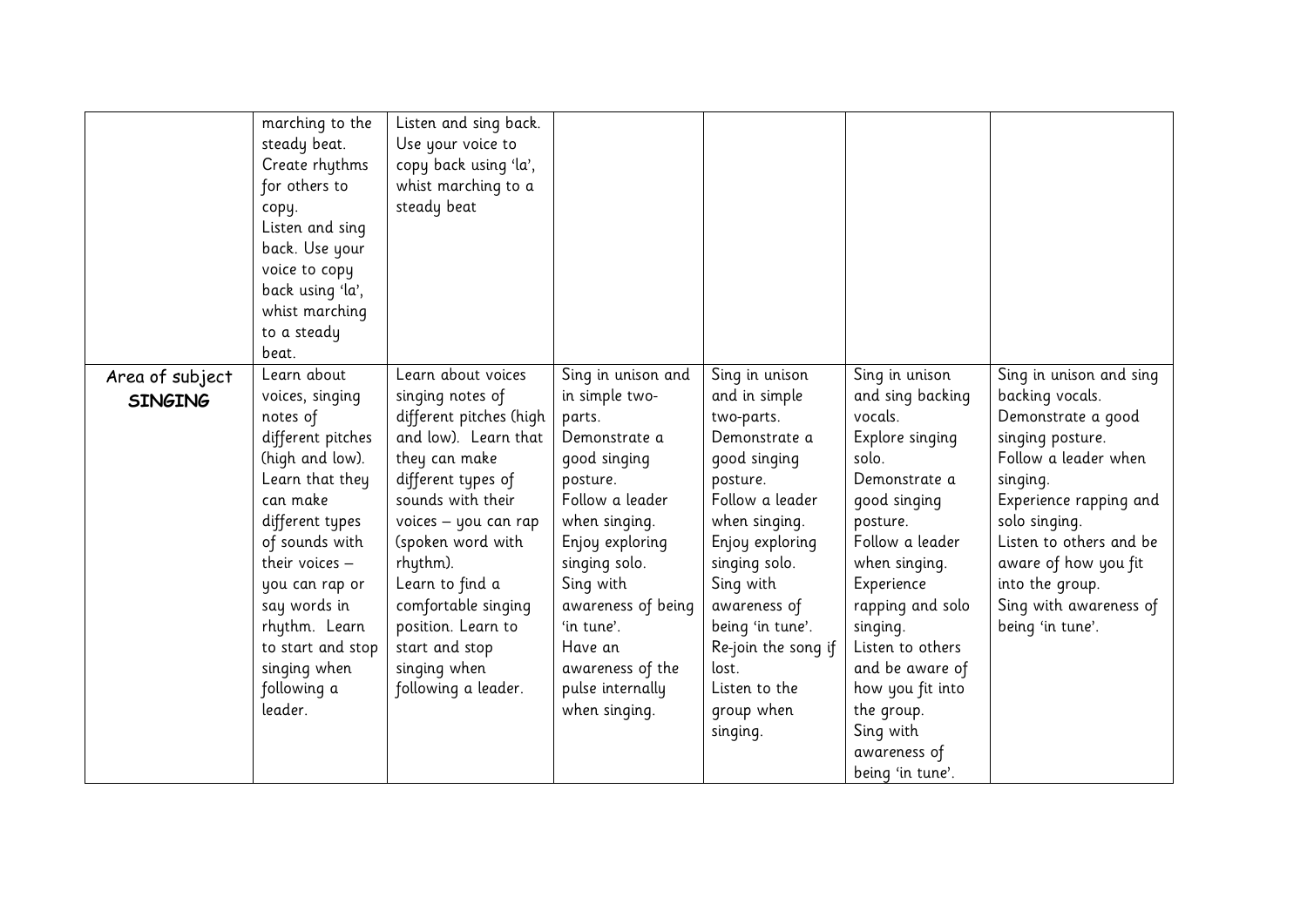| Area of subject      | Treat             | Treat instruments                                | Treat instruments    | Treat instruments  | Play a musical     | Play a musical                                                   |
|----------------------|-------------------|--------------------------------------------------|----------------------|--------------------|--------------------|------------------------------------------------------------------|
| <b>PLAYING</b>       | instruments       | carefully and with                               | carefully and with   | carefully and with | instrument with    | instrument with the                                              |
| <b>INSTRUMENTS</b>   | carefully and     | respect.                                         | respect.             | respect.           | the correct        | correct technique within                                         |
|                      | with respect.     | Learn to play a                                  | Play any one, or     | Play any one, or   | technique within   | the context of the Unit                                          |
|                      | Play a tuned      | tuned instrumental                               | all of four,         | all four,          | the context of the | song.                                                            |
|                      | instrumental      | part that matches                                | differentiated parts | differentiated     | Unit song.         | Select and learn an                                              |
|                      | part with the     | their musical                                    | on a tuned           | parts on a tuned   | Select and learn   | instrumental part using                                          |
|                      | song they         | challenge, using one                             | $instrument - a$     | $instrument - a$   | an instrumental    | one of the                                                       |
|                      | perform.          | of the differentiated                            | one-note, simple or  | one-note, simple   | part using one of  | differentiated parts $-$ a                                       |
|                      | Learn to play an  | parts (a one-note,<br>simple or medium<br>part). | medium part or       | or medium part     | the differentiated | one-note, simple or                                              |
|                      | instrumental      |                                                  | the melody of the    | or the melody of   | parts - a one-     | medium part or the<br>melody of the song<br>from memory or using |
|                      | part that         |                                                  | song from memory     | the song from      | note, simple or    |                                                                  |
|                      | matches their     | Play the part in time                            | or using notation.   | memory or using    | medium part or     |                                                                  |
|                      | musical           | with the steady                                  | Rehearse and         | notation.          | the melody of the  | notation.                                                        |
|                      | challenge, using  | pulse. Listen to and                             | perform their part   | Rehearse and       | song from          | Rehearse and perform                                             |
|                      | one of the        | follow musical                                   | within the context   | perform their part | memory or using    | their part within the                                            |
|                      | differentiated    | instructions from a                              | of the Unit song.    | within the context | notation.          | context of the Unit                                              |
|                      | parts (a one-note | leader.                                          | Listen to and        | of the Unit song.  | Rehearse and       | song.                                                            |
|                      | part, a simple    |                                                  | follow musical       | Listen to and      | perform their part | Listen to and follow                                             |
|                      | part, medium      |                                                  | instructions from a  | follow musical     | within the context | musical instruments                                              |
|                      | part). Listen to  |                                                  | leader.              | instructions from  | of the Unit song.  | from a leader.                                                   |
|                      | and follow        |                                                  |                      | a leader.          | Listen to and      | Lead a rehearsal                                                 |
|                      | musical           |                                                  |                      | Experience         | follow musical     | session.                                                         |
|                      | instructions from |                                                  |                      | leading the        | instruments from   |                                                                  |
|                      | a leader.         |                                                  |                      | playing by         | a leader.          |                                                                  |
|                      |                   |                                                  |                      | making sure        | Lead a rehearsal   |                                                                  |
|                      |                   |                                                  |                      | everyone plays in  | session.           |                                                                  |
|                      |                   |                                                  |                      | the playing        |                    |                                                                  |
|                      |                   |                                                  |                      | section of the     |                    |                                                                  |
|                      |                   |                                                  |                      | song               |                    |                                                                  |
| Area of subject      | Listen and clap   | Listen and clap back,                            | Listen and copy      | Listen and copy    | Listen and copy    | Listen and copy back                                             |
| <b>IMPROVISATION</b> | back, then listen | then listen and clap                             | back using           | back using         | back using         | using instruments and                                            |
|                      | and clap your     |                                                  | instruments, using   | instruments, using |                    | two notes.                                                       |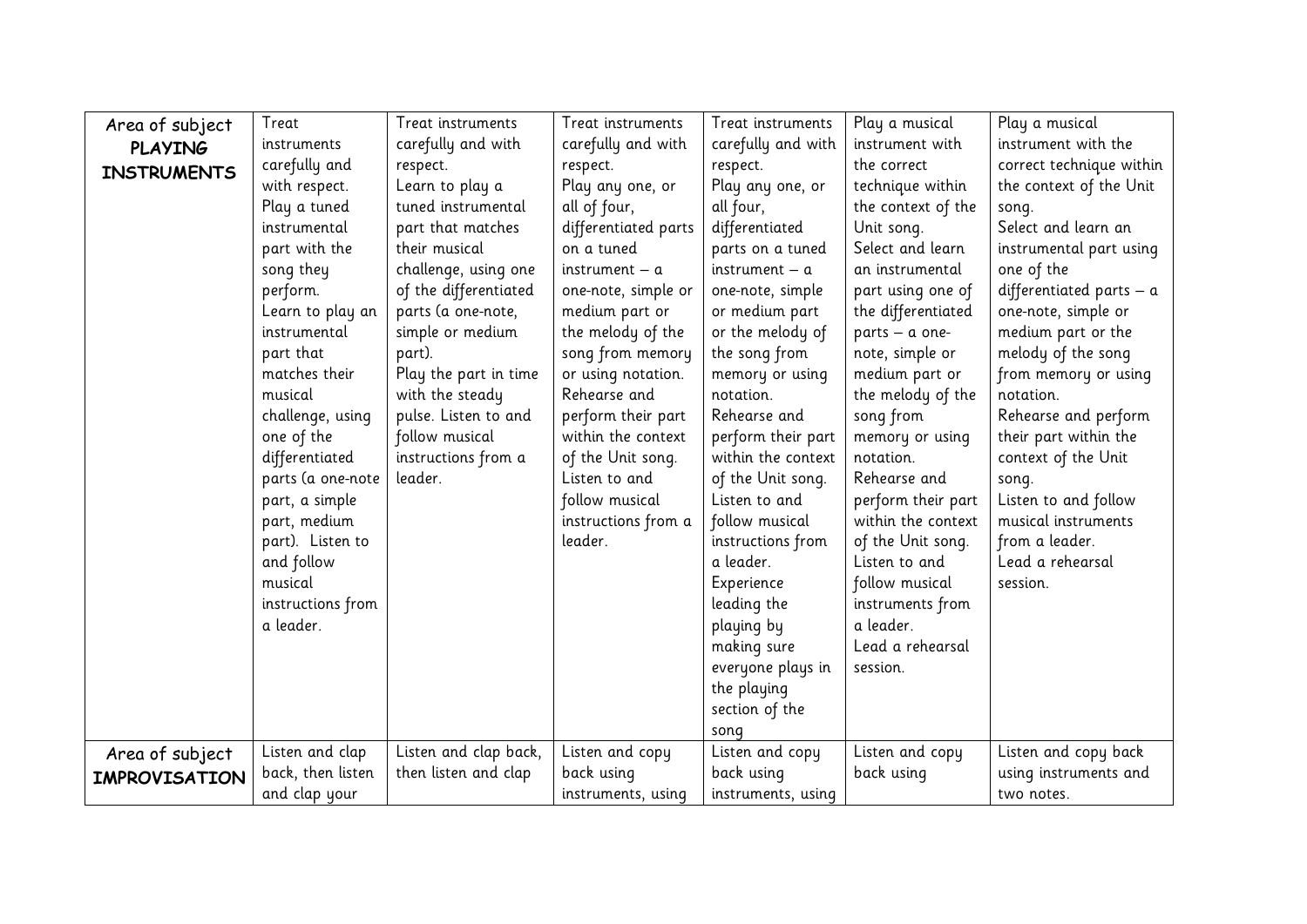|                    | own answer        | your own answer         | two different       | two different       | instruments and    | Question and answer      |
|--------------------|-------------------|-------------------------|---------------------|---------------------|--------------------|--------------------------|
|                    | (rhythms of       | (rhythms of words).     | notes.              | notes.              | one or two notes.  | using instruments, using |
|                    | words).           | Use voices and          | Using instruments,  | Using               | Question and       | two notes in your        |
|                    | Use voices and    | instruments, listen     | listen and play     | instruments, listen | answer using       | answer.                  |
|                    | instruments,      | and sing back, then     | your own answer     | and play your       | instruments, using | Improvise using two      |
|                    | listen and sing   | listen and play your    | using one or two    | own answer using    | one or two notes   | notes.                   |
|                    | back, then listen | own answer using        | notes.              | one or two notes.   | in your answer.    |                          |
|                    | and play your     | one or two notes.       | Improvise using     | Improvise using     | Improvise using    |                          |
|                    | own answer        | Improvise using one     | one or two notes.   | one or two notes.   | one or two notes.  |                          |
|                    | using one or two  | or two notes.           |                     |                     |                    |                          |
|                    | notes.            |                         |                     |                     |                    |                          |
|                    | Improvise using   |                         |                     |                     |                    |                          |
|                    | one or two        |                         |                     |                     |                    |                          |
|                    | notes.            |                         |                     |                     |                    |                          |
| Area of subject    | Help to create a  | Help create three       | Create at least one | Create at least     | Create simple      | Create simple melodies   |
| <b>COMPOSITION</b> | simple melody     | simple melodies with    | simple melody       | one simple          | melodies using up  | using up to five         |
|                    | using one, two    | the Units using one,    | using one, three or | melody using one,   | to five different  | different notes and      |
|                    | or three notes.   | three or five different | five different      | three or all five   | notes and simple   | simple rhythms that      |
|                    | Learn how the     | notes.                  | notes. Plan and     | different notes.    | rhythms that       | work musically with the  |
|                    | notes of the      | Learn how the notes     | create a section of | Plan and create a   | work musically     | style of the Unit song.  |
|                    | composition can   | of the composition      | music that can be   | section of music    | with the style of  | Explain the keynote or   |
|                    | be written down   | can be written down     | performed within    | that can be         | the Unit song.     | home note and the        |
|                    | and changed if    | and changed if          | the context of the  | performed within    | Explain the        | structure of the melody. |
|                    | necessary.        | necessary.              | unit song.          | the context of the  | keynote or home    | Listen to and reflect    |
|                    |                   |                         | Listen to and       | unit song.          | note and the       | upon the developing      |
|                    |                   |                         | reflect upon the    | Listen to and       | structure of the   | composition and make     |
|                    |                   |                         | developing          | reflect upon the    | melody.            | musical decisions about  |
|                    |                   |                         | composition and     | developing          | Listen to and      | how the melody           |
|                    |                   |                         | make musical        | composition and     | reflect upon the   | connects with the song.  |
|                    |                   |                         | decisions about     | make musical        | developing         | Record the composition   |
|                    |                   |                         | pulse, rhythm,      | decisions about     | composition and    | in any way appropriate   |
|                    |                   |                         | pitch, dynamics     | pulse, rhythm,      | make musical       | that recognises the      |
|                    |                   |                         | and tempo.          | pitch, dynamics     | decisions about    | connection between       |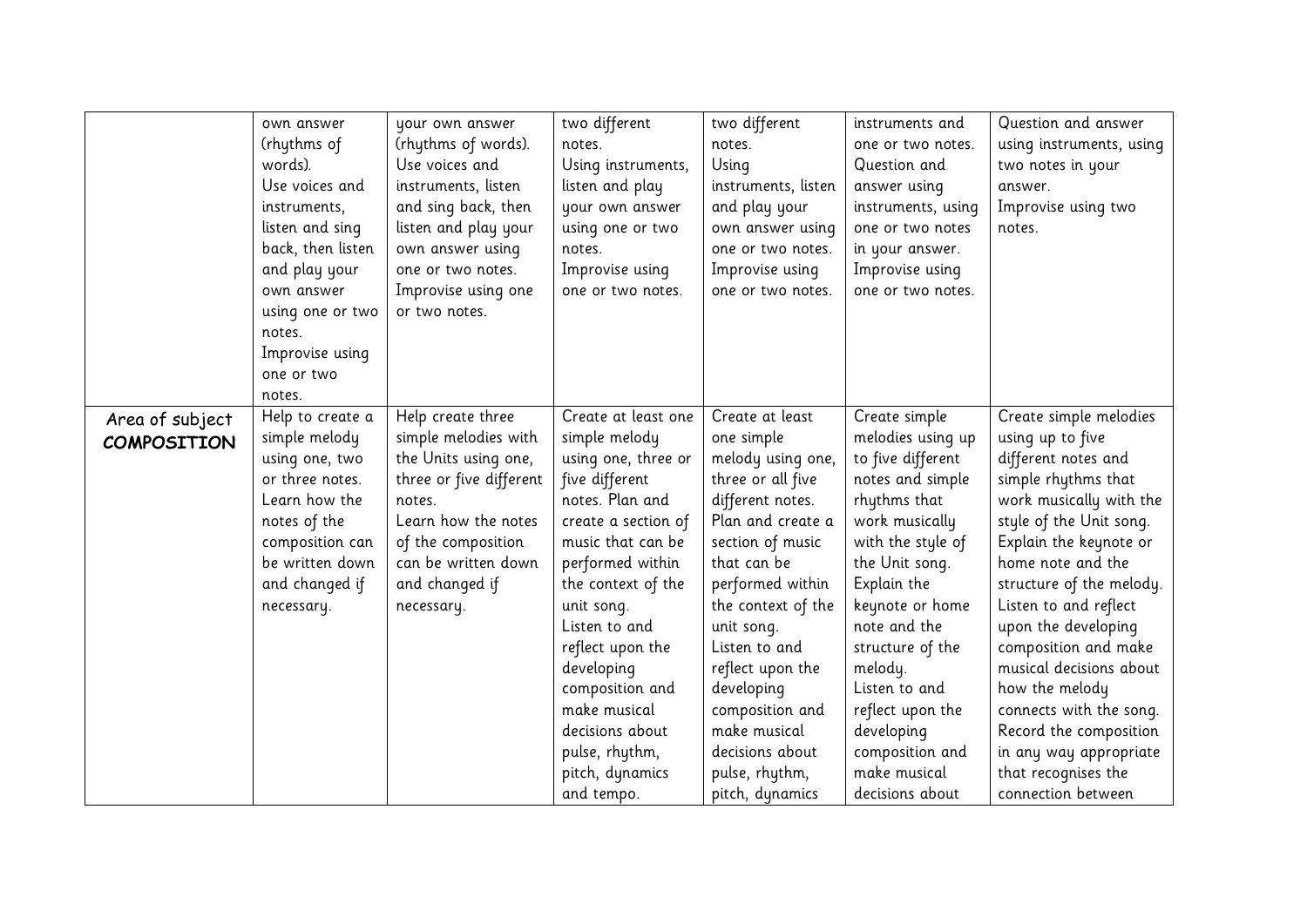|                                       |                                                                                                                                                                                    |                                                                                                                                                                           | Record a<br>composition in any<br>way appropriate<br>that recognises the<br>connection<br>between sound<br>and symbol (e.g.<br>graphic/pictorial<br>notation).                                                                                                                                                                                             | and tempo.<br>Record the<br>composition in<br>any way<br>appropriate that<br>recognises the<br>connection.                                                                                                                                                                                                                                  | how the melody<br>connects with the<br>song.<br>Record the<br>composition in<br>any way<br>appropriate that<br>recognises the<br>connection<br>between sound<br>and symbol (e.g.<br>graphic/pictorial<br>notation).                                                                                                                                | sound and symbol (e.g.<br>graphic/pictorial<br>notation).                                                                                                                                                                                                                                                                                                                                 |
|---------------------------------------|------------------------------------------------------------------------------------------------------------------------------------------------------------------------------------|---------------------------------------------------------------------------------------------------------------------------------------------------------------------------|------------------------------------------------------------------------------------------------------------------------------------------------------------------------------------------------------------------------------------------------------------------------------------------------------------------------------------------------------------|---------------------------------------------------------------------------------------------------------------------------------------------------------------------------------------------------------------------------------------------------------------------------------------------------------------------------------------------|----------------------------------------------------------------------------------------------------------------------------------------------------------------------------------------------------------------------------------------------------------------------------------------------------------------------------------------------------|-------------------------------------------------------------------------------------------------------------------------------------------------------------------------------------------------------------------------------------------------------------------------------------------------------------------------------------------------------------------------------------------|
| Area of subject<br><b>PERFORMANCE</b> | Choose a song<br>they have learnt<br>and perform it,<br>adding their<br>ideas to the<br>performance.<br>Record the<br>performance and<br>say how they<br>were feeling<br>about it. | Choose a song they<br>have learnt and<br>perform it, adding<br>their ideas to the<br>performance. Record<br>the performance and<br>say how they were<br>feeling about it. | Choose what to<br>perform and create<br>a programme.<br>Communicate the<br>meaning of the<br>words and clearly<br>articulate them.<br>Explain the best<br>place to be when<br>performing and<br>how to stand or<br>sit. Record a<br>performance and<br>say how they were<br>feeling, what they<br>were pleased with,<br>what they would<br>change and why. | Choose what to<br>perform and<br>create a<br>programme.<br>Present a musical<br>performance<br>designed to<br>capture the<br>audience.<br>Communicate the<br>meaning of the<br>words and clearly<br>articulate them.<br>Talk about the<br>best place to be<br>when performing<br>and how to stand<br>or sit.<br>Record a<br>performance and | Choose what to<br>perform and<br>create a<br>programme.<br>Communicate the<br>meaning of the<br>words and clearly<br>articulate them.<br>Talk about the<br>venue and how to<br>use it to best<br>effect.<br>Record the<br>performance and<br>compare it to a<br>previous<br>performance.<br>Discuss and talk<br>musically about it<br>- "What went | Choose what to<br>perform and create a<br>programme.<br>Communicate the<br>meaning of the words<br>and clearly articulate<br>them. Talk about the<br>venue and how to use it<br>to best effect. Record<br>the performance and<br>compare it to a<br>previous performance.<br>Discuss and talk<br>musically about it -<br>"What went well?" and<br>"It would have been<br>even better if?" |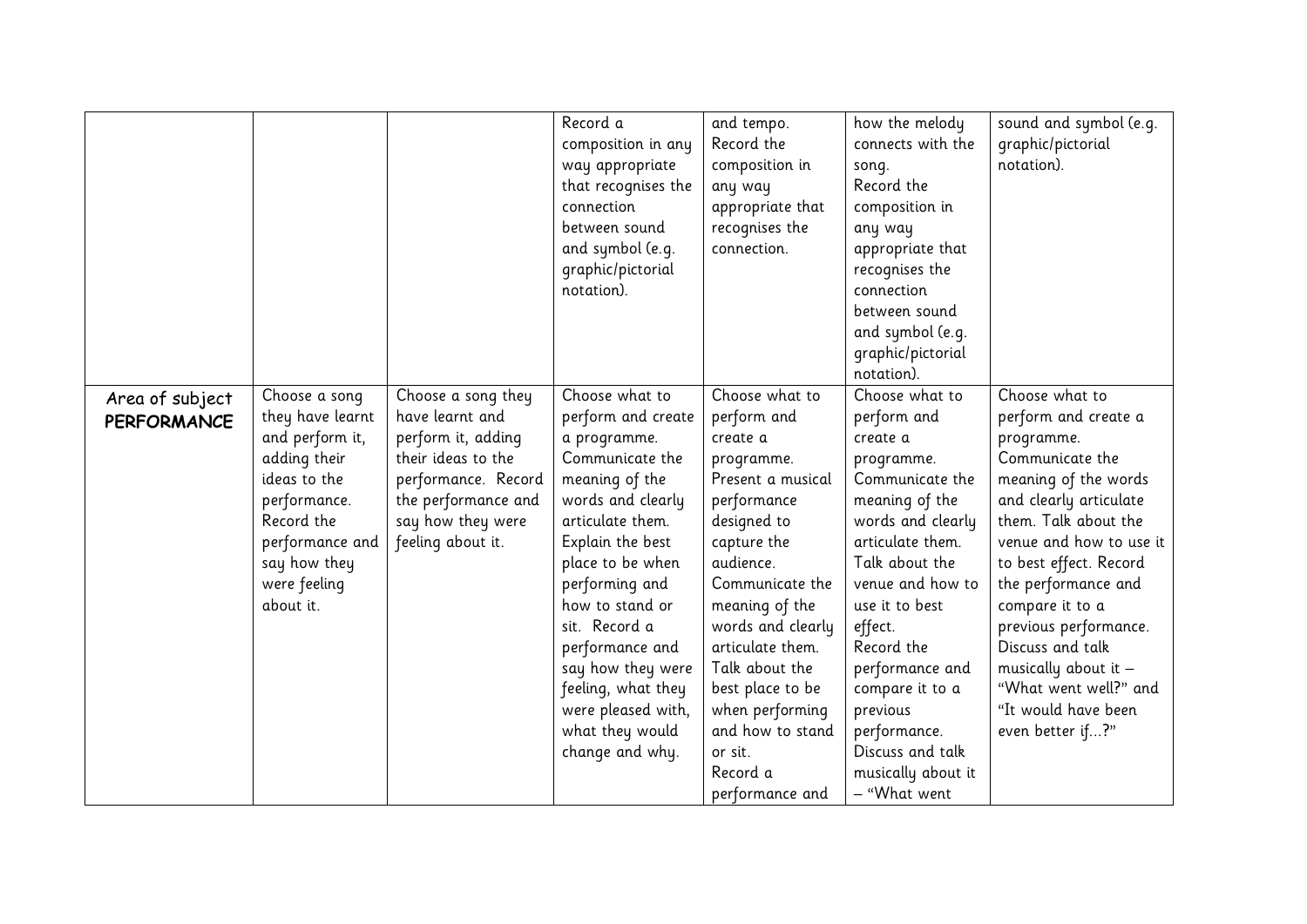|                |                                                                                                                                                                                                                                                                                                     |                                                                                                                                                                                                                                                       |                                                                                                                                                                                                                                                                                                                                                     | say how they<br>were feeling,<br>what they were<br>pleased with<br>what they would<br>change and why.                                                                                                                                                                                                                                                                                                                                                                                                | well?" and "It<br>would have been<br>even better if?"                                                                                                                                                                                                                                                                                                                                                                                                                                                  |                                                                                                                                                                                                                                                                                                                                                                                                              |
|----------------|-----------------------------------------------------------------------------------------------------------------------------------------------------------------------------------------------------------------------------------------------------------------------------------------------------|-------------------------------------------------------------------------------------------------------------------------------------------------------------------------------------------------------------------------------------------------------|-----------------------------------------------------------------------------------------------------------------------------------------------------------------------------------------------------------------------------------------------------------------------------------------------------------------------------------------------------|------------------------------------------------------------------------------------------------------------------------------------------------------------------------------------------------------------------------------------------------------------------------------------------------------------------------------------------------------------------------------------------------------------------------------------------------------------------------------------------------------|--------------------------------------------------------------------------------------------------------------------------------------------------------------------------------------------------------------------------------------------------------------------------------------------------------------------------------------------------------------------------------------------------------------------------------------------------------------------------------------------------------|--------------------------------------------------------------------------------------------------------------------------------------------------------------------------------------------------------------------------------------------------------------------------------------------------------------------------------------------------------------------------------------------------------------|
| Key Vocabulary | Pulse, rhythm,<br>pitch, rap,<br>improvise,<br>compose,<br>melody, bass<br>quitar, drums,<br>decks, perform,<br>singers,<br>keyboard,<br>percussion,<br>trumpets,<br>saxophones,<br>Blues, Baroque,<br>Latin, Irish Folk,<br>Funk, pulse,<br>rhythm, pitch,<br>groove,<br>audience,<br>imagination. | Keyboard, drums,<br>bass, electric guitar,<br>saxophone, trumpet,<br>pulse, rhythm, pitch,<br>improvise, compose,<br>audience, question<br>and answer, melody,<br>dynamics, tempo,<br>perform/performance,<br>audience, rap,<br>Reggae, glockenspiel. | Structure,<br>intro/introduction,<br>verse, chorus,<br>improvise,<br>compose, pulse,<br>rhythm, pitch,<br>tempo, dynamics,<br>bass, drums,<br>guitar, keyboard,<br>synthesizer, hook,<br>melody, texture,<br>structure, electric<br>quitar, organ,<br>backing vocals,<br>hook, riff, melody,<br>Reggae, pentatonic<br>scale, imagination,<br>Disco. | Keyboard, electric<br>quitar, bass,<br>drums, improvise,<br>compose, melody,<br>pulse, rhythm,<br>pitch, tempo,<br>dynamics,<br>texture, structure,<br>compose,<br>improvise, hook,<br>riff, melody, solo,<br>pentatonic scale,<br>unison, rhythm<br>patterns, musical<br>style, rapping,<br>lyrics,<br>choreography,<br>digital/electronic<br>sounds,<br>turntables,<br>synthesizers, by<br>ear, notation,<br>backing vocal,<br>piano, organ,<br>acoustic quitar,<br>percussion,<br>birdsong, civil | Rock, bridge,<br>backbeat,<br>amplifier, chorus,<br>bridge, riff, hook,<br>improvise,<br>compose,<br>appraising, Bossa<br>Nova,<br>syncopation,<br>structure, Swing,<br>tune/head, note<br>values, note<br>names, Big bands,<br>pulse, rhythm,<br>solo, ballad,<br>verse, interlude,<br>tag ending,<br>strings, piano,<br>guitar, bass,<br>drums, melody,<br>cover, Old-school<br>Hip Hop, Rap, riff,<br>synthesizer, deck,<br>backing loops,<br>Funk, scratching,<br>unison, melody,<br>cover, pitch, | Style indicators,<br>melody, compose,<br>improvise, cover, pulse,<br>rhythm, pitch, tempo,<br>dynamics, timbre,<br>texture, structure,<br>dimensions of music,<br>Neo Soul, producer,<br>groove, Motown, hook,<br>riff, solo, Blues, Jazz,<br>improvise/improvisation,<br>by ear, melody, riff,<br>solo, ostinato, phrases,<br>unison, Urban Gospel,<br>civil rights, gender<br>equality, unison,<br>harmony |